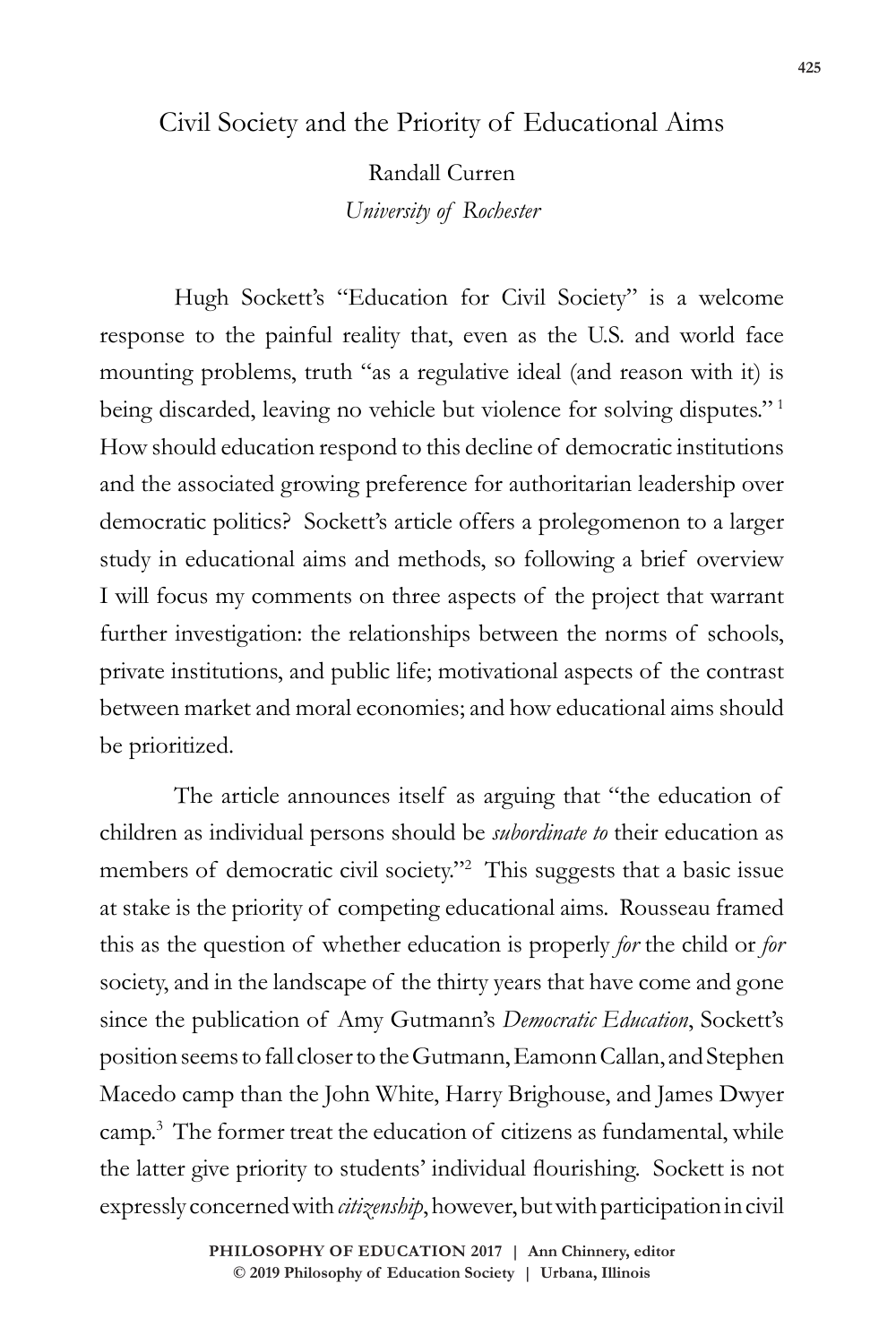society and the cooperation and reciprocity he takes to be characteristic of civil society. His argument is essentially that present circumstances demand education that will integrate children into civil society "to offset social disintegration" and "promote a coherent civil society."4 Schools will need to adopt the norms – or defining features of the "moral economy" – of civil society in order to provide such education.<sup>5</sup> Learning should be collaborative, non-self-regarding, and include public service; evaluation should be designed so as to not undermine intrinsic motivation; schools should be communities that promote mutual care, are responsive to students' needs, and promote reciprocity and cooperation across various social divides, including age and class.

# CIVIL INSTITUTIONS V. DEMOCRATIC PUBLICS

One aspect of the project that will need to be sorted out and developed is the relationships between the moral economy of schools, the norms of particular institutions of civil society, and fair terms of cooperation for the society as a whole. If the concern is to promote a "coherent" civil society that is not fatally polarized and headed toward authoritarianism, then we must all see ourselves as members of a democratic public and accept fair terms of political cooperation embodied in a constitution. Sockett is concerned that "too much focus on democratic government encourages us to diminish the sense of our place as citizens in society," but he does not return to the question of the survival of democracy and explain how shifting schools from the norms of a market economy to the norms of a moral economy would contribute to saving democracy.6 There are ways in which his proposed educational reforms would be beneficial, I believe, but the benefits for political culture would not be fully mediated by greater participation in institutions of civil society or by acceptance of the norms of reciprocity applicable *within* the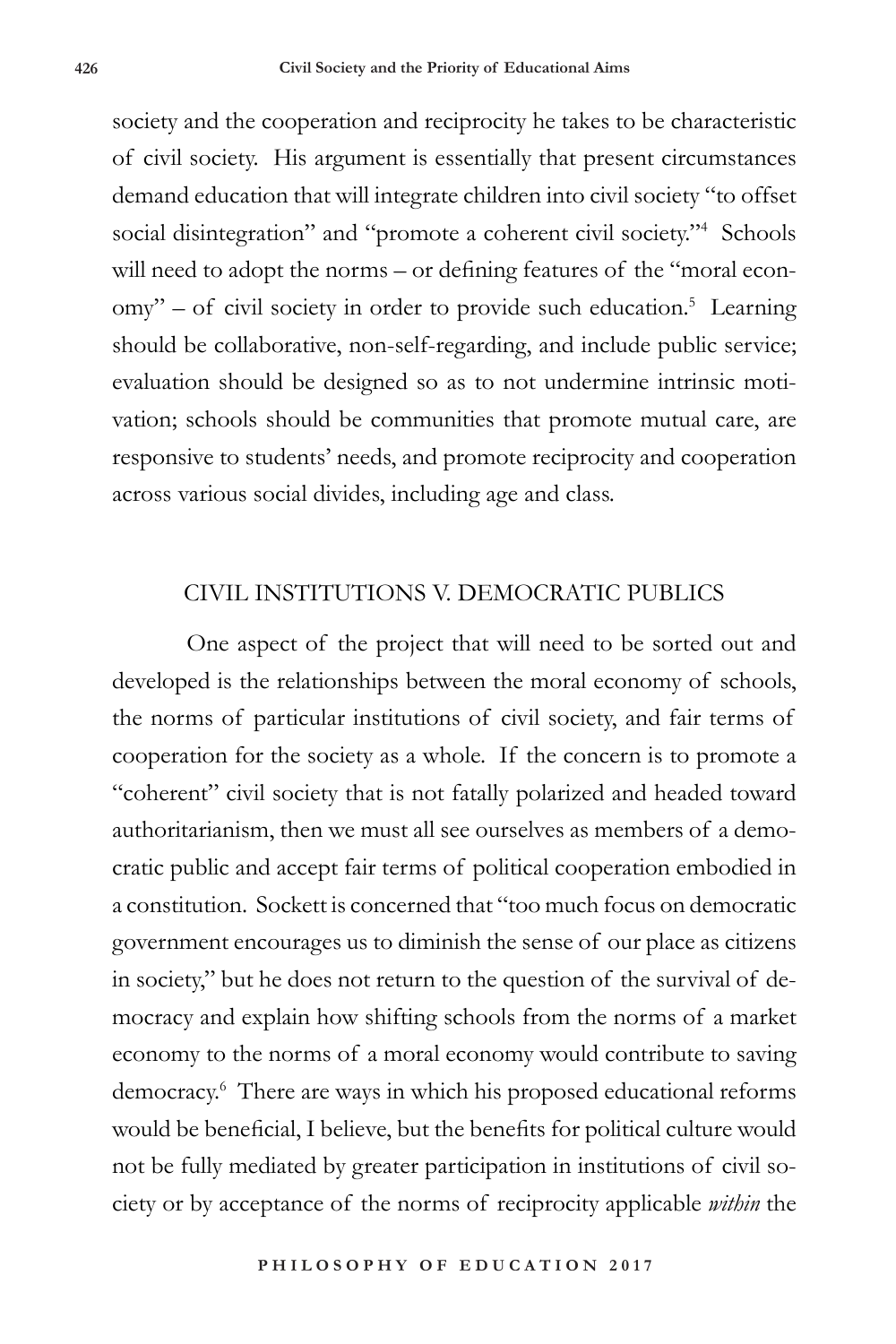#### **Randall Curren 427**

specific institutions people find congenial. Sockett's phrase "citizens in society" blurs the distinction between citizenship in a sovereign state and membership in a social entity, and the article's opening reference to "democratic civil society" seems to presuppose that all institutions of civil society are democratic, both internally and in their stance toward non-members and the constitutional norms of their host societies.

When Sockett begins to contrast "the market economy" and "the moral economy" of civil society it is with the *assumption* that civil society is a sphere of "voluntary cooperation" mediated by "norms of trust, friendship, shared responsibilities, and in the family commitment to the intrinsic value of the other."7 It is not clear whether this assumption takes the form of an empirical generalization, a regulative ideal, or both. Considered as an empirical generalization, it cannot be taken for granted. Nor does it help Sockett's cause that he follows communitarian orthodoxy in identifying the family and church as the "main" institutions of civil society. There are families and churches friendly to liberal democracy and others hostile to it, both externally and in their inner workings, and the partisanship of clan and sect has more than occasionally been an obstacle to a cooperative political culture. We are in crisis now not because Americans are turning their backs on families and churches as such, but because they are turning their backs on institutions of public knowledge and public reason – academies of science, universities, a free press that is widely trusted and informed by the expertise and professionalism cultivated by universities. The assault on these institutions has been underway and growing for decades, and it feeds on the resentment of those who have been left behind by a global educational revolution. I applaud the steps toward strengthening civic education that Sockett outlines, but a focus on public reason and pubic knowledge should receive far more attention as the project develops. We also need an account of how participation in the right kinds of civic institutions would serve as a bridge to goodwill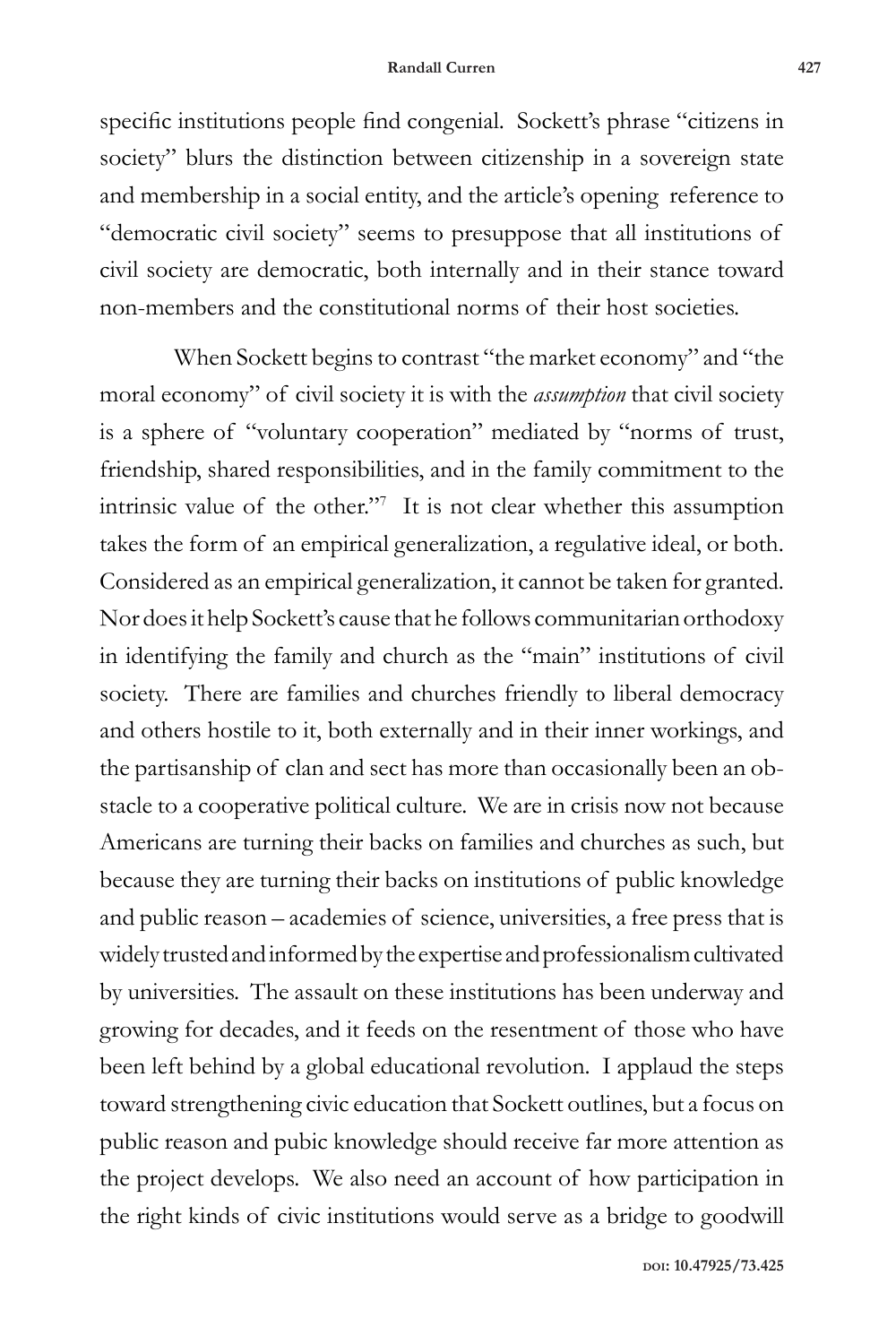and cooperation in the political spheres that have become dysfunctional and less democratic.<sup>8</sup>

## INCENTIVES AND MOTIVATION

The "basic incentive of the market economy is self-interest," Sockett writes, while "the basic incentive of the moral economy is reciprocal service."9 The latter involves "intrinsic motivation to help others, often described as altruism, quite distinct from service in the market economy, e.g., of a waiter in a restaurant."10 He continues by discussing the displacement of intrinsic motivation by extrinsic incentives, and warns that pursuit of grades threatens to displace "love of knowledge." This is a big and important topic and well worth pursuing, but I think it will be important to begin from a conception of economic actors that does not accept the official ideology of market relations. Reliance on this ideology in framing the characteristics of the market economy yields an artificially polarized contrast between economic and civil institutions and actors. It also misrepresents the prospects and benefits of employers abandoning their unscientific, counterproductive, and demoralizing reliance on commonplace but mistaken assumptions about the effects of "incentivizing" the behaviors they desire. As a long-time observer and recent participant in the motivational research on which Sockett indirectly relies, I should also emphasize that it provides the basis for redesigning schools *and workplaces* to be happier, more cooperative, and more conducive to the kind of national political culture we need.<sup>11</sup>

### THE PRIORITY OF ENDS

I conclude now with an observation about the article's description of itself as arguing that "the education of children as individual persons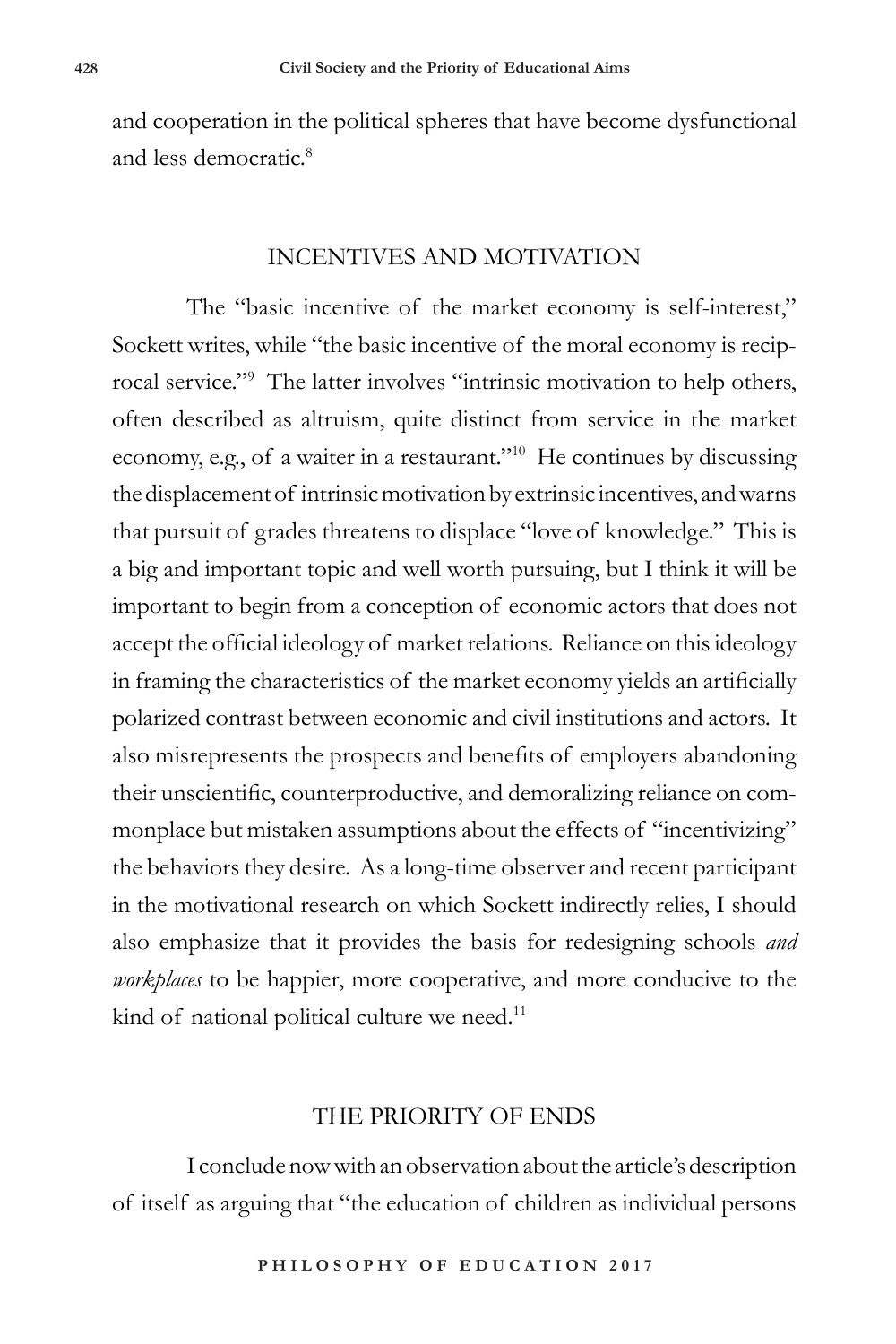should be *subordinate to* their education as members of democratic civil society."12 No such argument is presented in the article, and it is not clear to me what the strategy for constructing one would be. Why would it not be enough to argue that civic education should be a much higher priority in schools than it is at present? One could defend this thesis while holding, as I do, that the fundamental purpose of all just institutions, including educational institutions, is to enable people to live well.<sup>13</sup> It is inconceivable that a society could succeed in enabling all its members to live well except through a kind of eudaimonic reciprocity that would take us a long way toward the moral economy that Sockett envisions.<sup>14</sup>

1 Hugh Sockett, "Education for Civil Society," this volume.

2 Ibid., italics added.

3 Amy Gutmann, *Democratic Education* (Princeton: Princeton University Press, 1987); Eamonn Callan, *Creating Citizens* (Oxford: Oxford University Press, 1997); Stephen Macedo, *Diversity and Distrust: Civic Education in a Multicultural Democracy* (Cambridge, MA: Harvard University Press, 2003); John White, *Exploring Well-being in Schools: A Guide to Making Children's Lives More Fulfilling* (New York: Routledge, 2011); Harry Brighouse, *On Education* (London: Routledge, 2005); James Dwyer, *Religious Schools v. Children's Rights* (Ithaca, NY: Cornell University Press. 1998).

4 Sockett, this volume.

5 Ibid.

6 Ibid.

7 Ibid.

9 Sockett, this volume.

10 Ibid.

11 For a theory of just institutions predicated on this psychological research,

<sup>8</sup> For a comprehensive account of civic education, see Randall Curren and Charles Dorn, *Patriotic Education in a Global Age* (Chicago: University of Chicago Press, 2018).